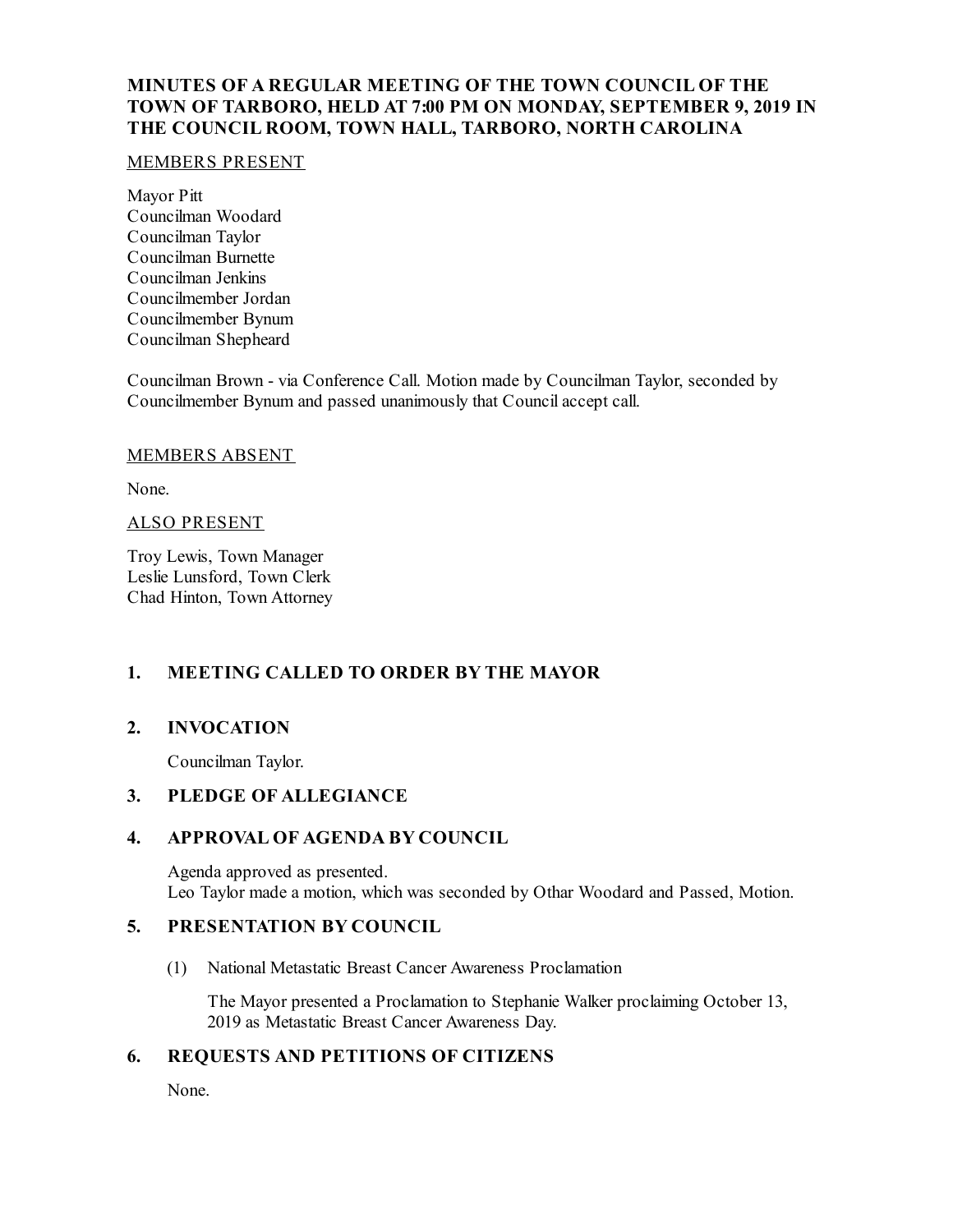# **7. MATTERS SCHEDULED FOR PUBLIC HEARING**

Economic Development - a public hearing will be held to discuss the Town of Tarboro conveying land within the Tarboro Commerce Center for the purpose of creating jobs and investment within the Town of Tarboro.

The Mayor declared the public hearing open.

No one spoke in favor of or in opposition of conveying land within the Tarboro Commerce Center.

Everyone having had an opportunity to be heard, the Mayor declared the public hearing closed.

Deborah Jordan made a motion, which was seconded by Sabrina Bynum and , Motion.

# **8. TOWN MANAGERS RECOMMENDATIONS**

### **Consent Items**

Consent Items approved as presented. Deborah Jordan made a motion, which was seconded by Leo Taylor and Passed, Motion.

- (1) Approve minutes of August 19, 2019 regular meeting.
- (2) 2019 Tax Levy Adjustment
- (3) Tax Collector's Report

# **Action Items**

### **(4) Award Contract - ERP Software**

Councilawarded a contract to Tyler Technologies and authorized staff to negotiate the terms within the available budget and to execute the necessary documents.

Councilalso approved the budget resolution for refunded fees from Logics, LLC.

John Jenkins made a motion, which was seconded by Sabrina Bynum and Passed, Motion.

### **(5) Budget Amendment - Disaster Recovery**

Councilapproved the budget amendment as presented. Deborah Jordan made a motion, which was seconded by John Jenkins and Passed, Motion.

### **(6) Disposition of Town-owned Property - 2203 SherwoodAvenue**

Councilapproved the offer to purchase and contract made by J&W, Inc. (Sheila Anderson) for a sales price of \$3,000 with the buyer paying all costs related to closing.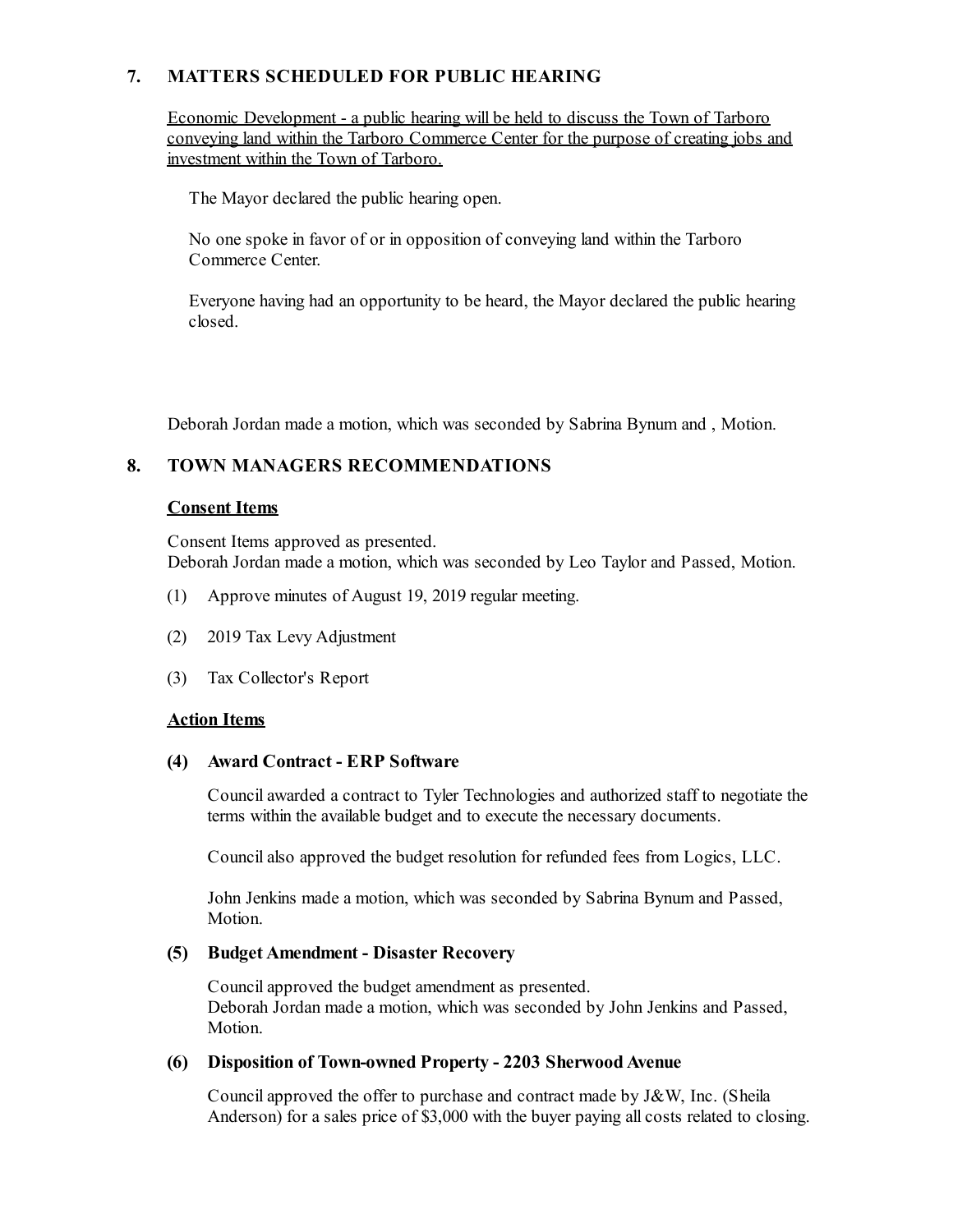Leo Taylor made a motion, which was seconded by Othar Woodard and Passed, Motion.

#### **(7) Public WiFi at Recreation Centers**

Councilapproved temporary internet access at the M.A. Ray Center and the Braswell Center for meeting/presentation purposes provided by a wireless hotspot. Othar Woodard made a motion, which was seconded by Deborah Jordan and Passed, Motion.

#### **(8) Appointment for October- Edgecombe County Tourism**

No action at this time.

### **(9) Appointment for October – Tarboro Main Street Façade Committee**

No action at this time.

#### **(10) Appointment for October- Redevelopment Commission**

No action at this time.

#### **(11) Appointment for October- Tarboro-Edgecombe Airport Authority**

No action at this time.

#### **(12) Appointment - Historic District Commission**

No action at this time.

### **9. OTHER REPORTS**

A. Town Manager

None.

B. Town Attorney

None.

C. Council Members

Councilman Woodard - asked Brian Mustard how the Electric Department was made aware of power outages, he was informed that currently they rely on customers to report outages.

Councilman Taylor - requested an update on current and future Stormwater projects.

Councilman Burnette - requested an update on the Joint Use Agreement with Edgecombe County Public School, nothing to report at this time.

Councilman Brown - requested an update on the playground equipment at the Braswell Center, the Fountain on the Town Commons and the Fountain at Courthouse Square. The playground equipment will be installed over about a six month period and will include a pavilion with restrooms and some handicap accessibility. The Fountain on the Commons should be reinstalled in about two weeks and the Fountain at Courthouse Square is not in this years budget.

Councilman Jenkins - thanked staff for work done during Hurricane Dorian. He also congratulated Steve Burnette and the Tarboro High School Vikings for a great start of the season.